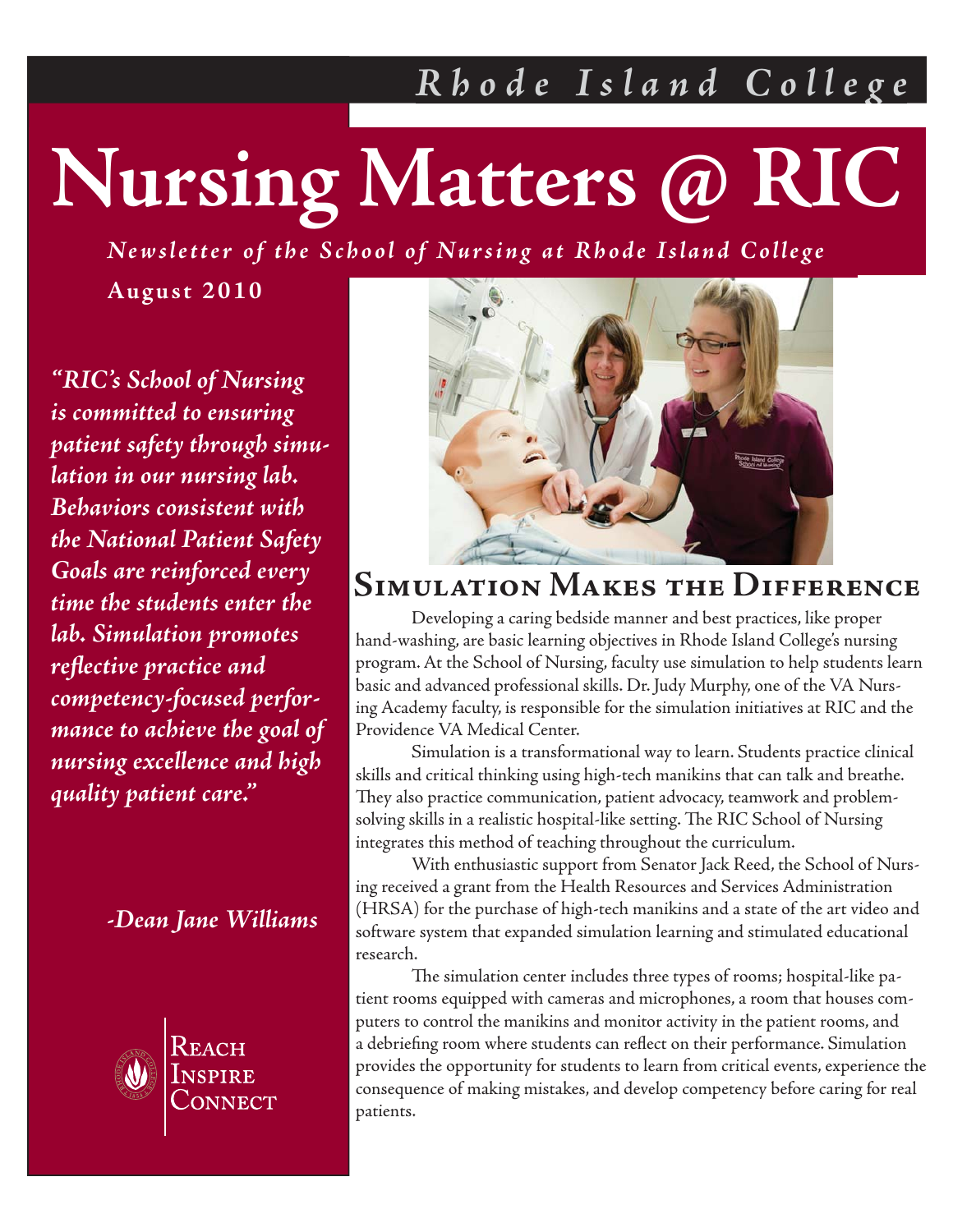### *Kudos*

RIC faculty are experts in nursing. Faculty and students receive many awards and a complete list of accomplishments is available at the SON website: www.ric.edu Some examples are:

#### Dr. Cynthia Padula, Professor of Nursing and Director of the



Master's Program received a Lifetime Achievement Award from Sigma Theta Tau in April 2010 for her outstanding record of scholarship.

Dr. Anne Carty, Professor of Nursing, was selected by undergraduates to give the Faculty address at Cap & Gown Day.

Lucia Amado, Class of 2010, was selected to present her senior honors project, " Military Kids: Exploring the challenges of deployments and strategies

to provide crucial support" at the Annual Institute of the Association of Community Health Educators in Washington, DC in June 2010.



Susan DiBlasi, MSN graduate was selected to attend the American Association of Colleges of Nursing Inaugural Nursing Student Policy Summit in Washington, DC

#### *Message from the Dean*

It was 40 years ago that RI legislators voted to create a baccalaureate nursing program at Rhode Island College. The first nursing students entered RIC in fall of 1970 and the first graduates participated in the 1974 RIC Commencement. We applaud the legislature for having the vision to support baccalaureate



nursing education and take great pride in reporting news of the accomplishments and plans for RIC Nursing.

 During the last 40 years, we have grown from a departmental program to an established school with three professional nursing programs that contribute to the advancement of health care in our nation and are vital to the well-being of Rhode Islanders.

 In this newsletter, you will get a glimpse of innovative educational strategies and practice parterships like the Dedicated Education Unit (DEU) and the VA Nursing Academy project that enhance the education of nurses at RIC.

 Our future plan focuses on building bridges that connect academic and clinical nursing. Active involvement of our clinical nursing colleagues is key to a strong, successful program. We are privileged to have expert nurses involved in curriculum development and teaching students both on clinical units and in the classroom.

 Participating in the implementation of health care reform is another priority. We are educating students about health care legislation, so they can answer patients' questions and be informed members of the health care team. Health care reform will increase the number of people with health insurance and the demand for health services. In our undergraduate and graduate programs, RIC School of Nursing educates the professional and advanced practice nurses needed to provide high quality care for all.

 I invite you to learn more about RIC's School of Nursing at www.ric.edu/ nursing and to follow the developments and achievements of Rhode Island College School of Nursing on Facebook. If you have comments or questions, please feel free to contact me at 401 456-9608 or jwilliams@ric.edu.



#### RIC Nurses Care for Rhode Islanders

 RIC nursing students are Rhode Islanders who take jobs in Rhode Island and care for Rhode Island citizens. The great majority of nursing students come from Rhode Island. In the fall of 2009, only 3% of RIC's nursing students were out-of-state students.

RIC nursing students reflect the diversity of the state; in the fall of 2009, 26% of students were minorities. Rhode Island College is recruiting and graduating students from minority backgrounds in an effort to contribute to a workforce of health professionals that reflects the makeup of our society.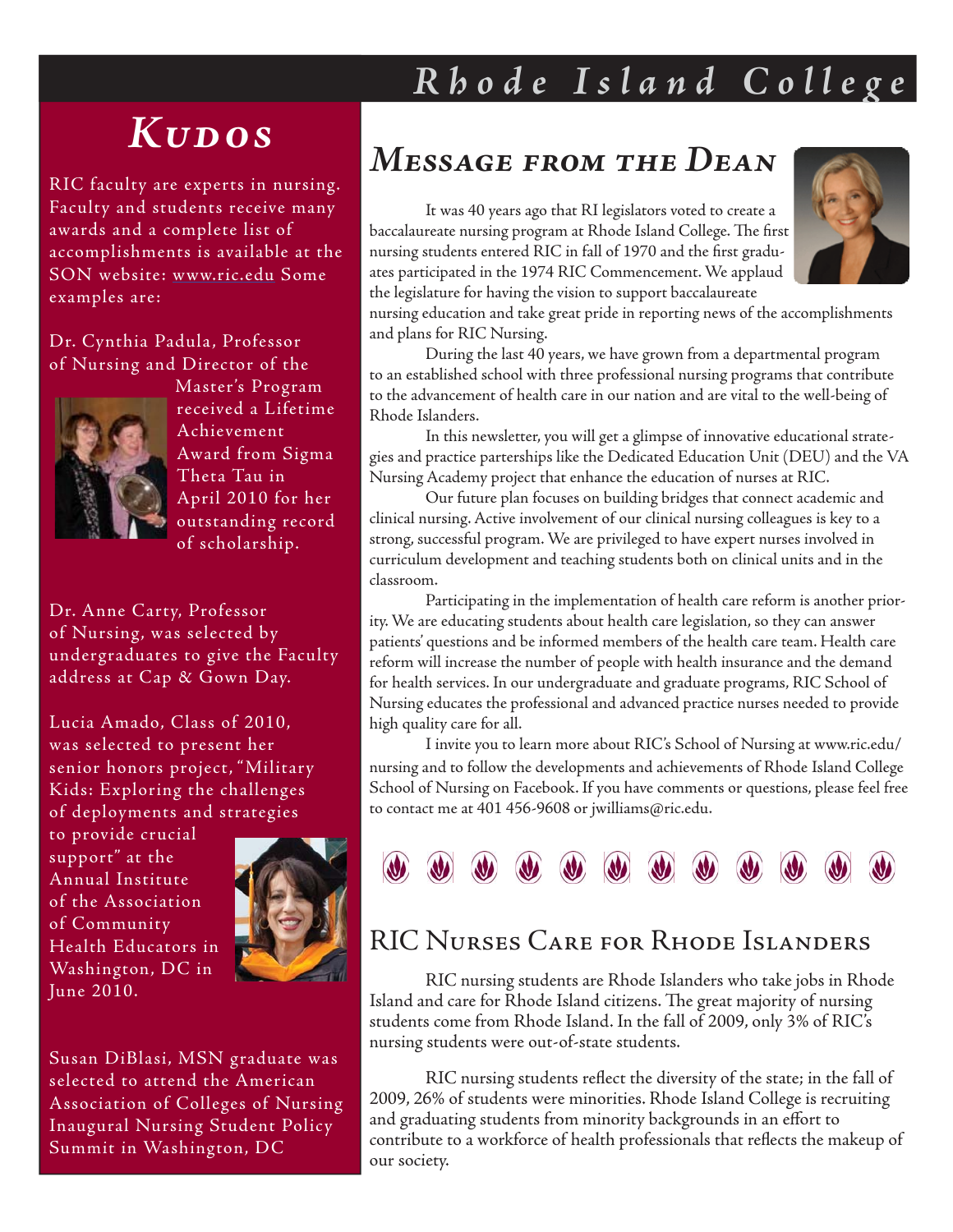## *Partnering for Innovation: The DEU*



*"Th e DEU model fosters more opportunities for students to have more time to learn, have more hands-on technical practice, and have more interaction with other disciplines"*

> *Danise Davis Nurse Manager Bridge 7 Unit, RIH*

The Dedicated Education Unit (DEU) is an innovative approach to clinical nursing education that is improving clinical learning and helping to address the nursing faculty shortage. RIC Nursing faculty are working with management and nursing staff of particular patient units to establish optimal learning environments for student nurses.

The DEU allows collaboration between academic faculty and clinical nurses to teach nursing students. Nursing faculty members coach nursing staff interested in becoming more involved in teaching students. Staff nurses are prepared for their enhanced teaching role and have in-depth orientations to RIC's nursing program. Both the students and staff nurses are guided by faculty instructors.

 Rhode Island College School of Nursing and professional nurses of the Bridge 7 Unit at Rhode Island Hospital are beginning a DEU in the fall of 2010. RIC Nursing faculty member Michele Siskind, and RIH Nurse Manager, Danise Davis parnered to plan the DEU. Last spring, VA Nursing Academy faculty Anita Creamer and Tony D'Eramo piloted a modified DEU on two inpatient units at the Providence VA Medical Center.

 Siskind and Davis are pictured above along with RIC senior nursing students, the nursing staff of Bridge 7, Dean Jane Williams, VP for Nursing Barbara Riley, and RIC VP for Academic Affairs Dr. Ron Pit at the DEU site on Thursday, May 13th.

 RIC's School of Nursing is embracing the DEU as a model of clinical education that brings academic and clinical nursing together to improve education and practice. It is a collaborative model that will strengthen nursing education now and for the future.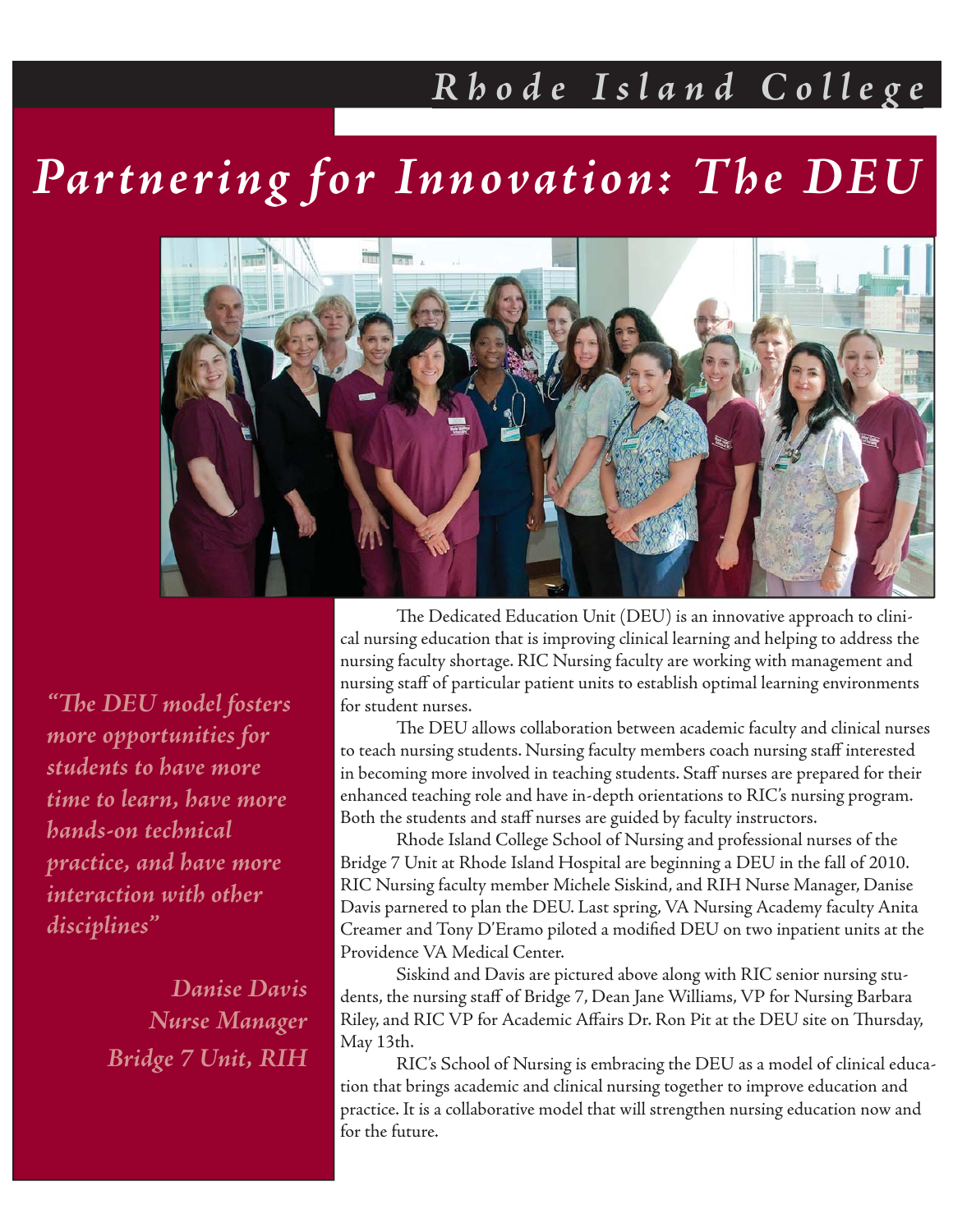#### Numbers Count at RIC

With over 1,700 baccalaureate students at RIC having declared nursing as their major or enrolled in the nursing program, RIC's School of Nursing has the largest baccalaureate nursing program in the state. Currently, the nursing program attracts more students to the college than any other major.



RIC Nursing Faculty at Inauguration of President Carriuolo

# *Quality Matters at RIC*



Senator Jack Reed discusses simulation with Dr. Judy Murphy



SON student Deana-Rae Brown taking the blood pressure of Steven Muarano, Associate Commissioner RIBGHE

 RIC's School of Nursing is a high-performing public nursing program.

- RIC's School of Nursing meets the standards set by the Commission on Collegiate Nursing Education (CCNE) for "high caliber nursing programs". In May 2009, CCNE granted the program full accreditation with no compliance issues. The BSN program is accredited for the maximum of 10 years and the new MSN is accredited for 5 years, the maximum for a new program.
- Over 90% of RIC Nursing graduates consistently pass the NCLEX RN license exam; a rate higher than state and national averages. New graduates must pass the NCLEX RN license exam to practice as a Registered Nurse and the pass rate is a measure used to evaluate programs.
- (W) The Veterans Administration selected RIC Nursing and the Providence VA Medical Center in a nation-wide competitive application process to be one of ten VA Nursing Academy sites. The VA Nursing Academy is a four-year program that partners VA medical centers with top nursing schools in the country.
- RIC Nursing received the Innovations in Professional Nursing Education Award from the American Association of Colleges of Nursing (AACN) in the category of Public School without an Academic Medical Center. The school was particularly cited for its ability to reenvision traditional models of nursing education and leading programmatic change.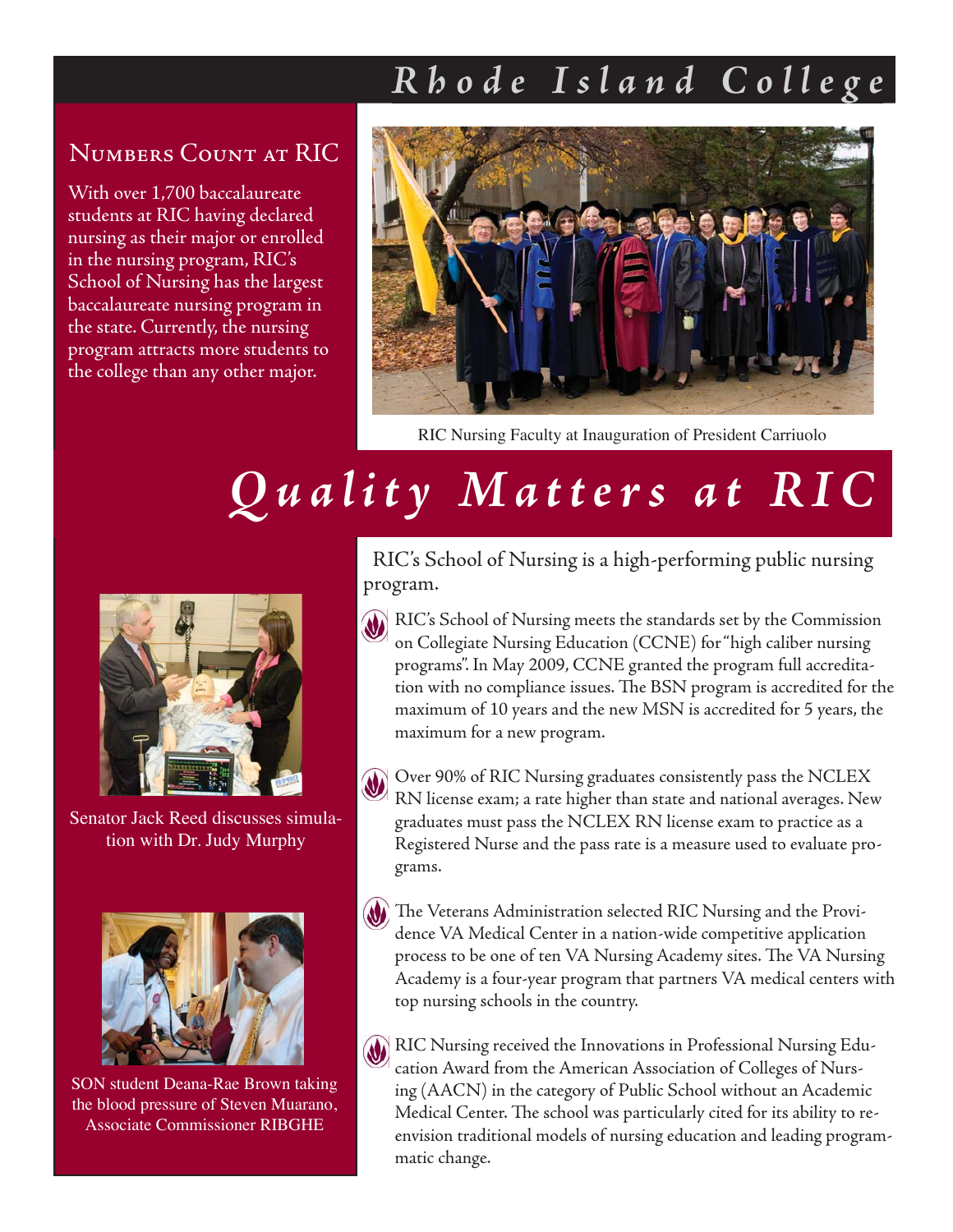# *RIC Grads Get Jobs*

While there are fewer nursing positions available, graduates of the RIC nursing program are finding employment in Rhode Island.

In July of 2010, the School of Nursing sur veyed all 49 new nurse graduates in the January of 2010 class. Of 33 responsees, all are employed as nurses: 24 in seven Rhode Island Hospitals, 5 in Rhode Island long term care facilities, and 4 out of state.



Pinning January 2010

Follow Rhode Island College School of Nursing at www.ric.edu/ nursing and on Facebook!





# **New MSNs Ready to Innovate and Lead**

The first class of graduate nursing students lined up to receive Master of Science in Nursing degrees at Graduate Commencement on May 20, 2010. Dr. Cynthia Padula, Director of the MSN Program, carried the School of Nursing flag, as she proudly led the students into the event. These graduates are well prepared to meet the many health care challenges facing the people of our state.

In addition to finishing required coursework, MSN grads completed major projects on relevant health care topics: prevention of postoperative hypothermia, evaluation of a nurse-led heart failure clinic, preconception planning for Latinas, faith-based community nursing, analysis of the nursing shortage in Sub-Saharan Africa, impact of a napping intervention on fatigue in practicing nurses, detection of pressure ulcers, and women's awareness of heart disease risk. The MSN candidates presented their projects to the RIC community as part of the Graduate Student Symposium on May 5, 2010.

The MSN program opened to students in the fall of 2007 and is meeting the goal of educating more advanced practice nurses in Rhode Island. Eight new MSNs graduated this year. Nationally, and in Rhode Island, more nurses with advanced nursing education are needed to implement health care reform and meet the health care needs of the population. The new MSN graduates are ready to participate in problem-solving, offer new and innovative ideas, and provide leadership to improve health and health care in Rhode Island and beyond.



Join us at "Cabaret" to benefit the SON at the Hi Hat, *Davol Square in Providence, RI, October 1, 2010 5-8 p.m. Information and tickets available online: www.ric.edu/homecoming.*